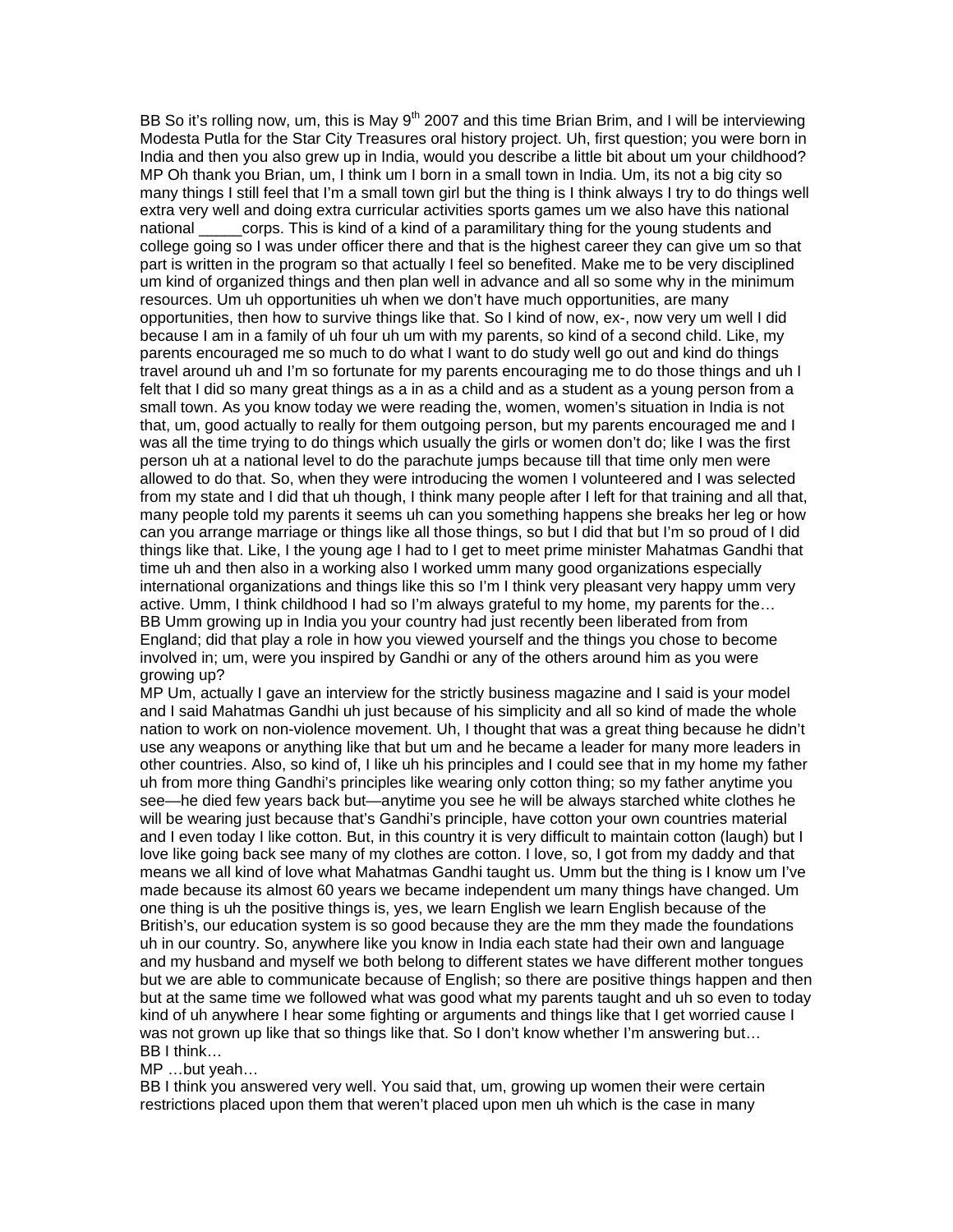countries did was there any change in that as you were growing up umm or did it continue to be the same situation for women throughout your youth?

MP Um, I think so. Uh, definitely my uh parents were educated so we didn't see that difference in my family but the thing is I know in India because due to my job or I traveled so much I worked so much with the low income rural families and uh parents and children and community so I have seen that difference. And uh and—somehow that's favorite topic or passion also to work for the girls um I did a kind of a mini-thesis also that uh about the girls child situation in India and um another uh paper also what I have written about and girls and their marriage young age because its someday getting old many girls get married in small villages age seven year old. So, I kind of wrote a paper on that which was celebrated for a international um symposium in Canada. So umm and then um I kind of worked on developing the specifically working for the education material for the young children both boys and girls so that the schools or the institutions who were working with these non-profit agencies can help educating the parents and community about giving equality toward boys and girls. So, that's kind of my favorite topic and personally I have only one child who is son uh I both my husband myself we have a spot kind of in this uh what do you call mmm sponsored a girl baby we always did that and we still support one girl just because I like to have girls for myself but I didn't. So, I kind of sponsor my my husband myself we do that and when we are going now to India also we will visit and see how the girl is doing and all so uh the situation is improving uh more and more women when compared to the olden days. They are coming out in jobs and eh education definitely yes be parents are sending their children, girls also, but not necessarily in small villages. If there is a small amount of food they have they would like give to the son than to the daughter and if there is a choice between uh sending school the boy girls and doing at the housework they send boy because it's in Hindu religious country. Basically, they believe that boys are one will take care of the parents in the old age and when they die they have to do all the rituals so they prefer the boy so the girl will be kept at home will be uh the girl will be taking care of the younger babies and cooking, cleaning whatever five year old six year old seven year old. So I'll see in myself also those things and all so it its not that if you go to small village you still see those things umm so I can't say no big cities and all yes they made a big progress women you can see anywhere out uh. Even in my job like I always uh like a community outreach community development work that means I have to travel I have to go out, which was very peculiar for many people because women don't do those jobs; women only do a teaching job or a bank job which is inside sitting and come back home and take care cook and things. So, I did and I known many of the people who worked for me they had problems and they had to travel to get married—because she's traveling that means that's not good she cannot be married uh arranged, they cannot, we cannot arrange marriage, something wrong or so I've seen all those things so I can say there's a progress good progress; but also I think small towns and all they're slow so they're still concerns.

BB With your passion for improving the rural communities in your country um which seems to really have affected your direction in life why what sort of uh inspirations were there for you to come to the United States?

MP Oh, uh, I never wanted to come to United States because uh I was working with United Nations. The, that was agency and I was working specifically for the health and community development programs, and more specifically for the young people. So, I liked my job and that that place when peace in India, because I was in the Indian government. So, when my husband uh moved here to u.s. to do his studies and he brought my son also because I travel I cannot be taking care of my son which is unusually, guys they don't do that—actually my husband did so I was doing continue to work there with U.N. and stay there and I used to visit my husband and my son. I think almost two three years we were like that and then at one point I was thinking what I am doing always I was giving importance to my passion my job not to the family uh so that's the main reason I was not here with them. But uh, I think um I also prayed a lot and uh praying that we want to be together and then in India or U.S. whatever is god's will. So, I believe this is god's will that uh oh at one point I took the to leave the job and join them here at that time I thought I will not work anywhere just stay home and cook, which is not usual; I don't cook. So I thought I must stay there but just three months at home in Dallas then I felt bored so my husband said I don't think you will stay home. So, I went to YWCA found the job volunteers managers so I did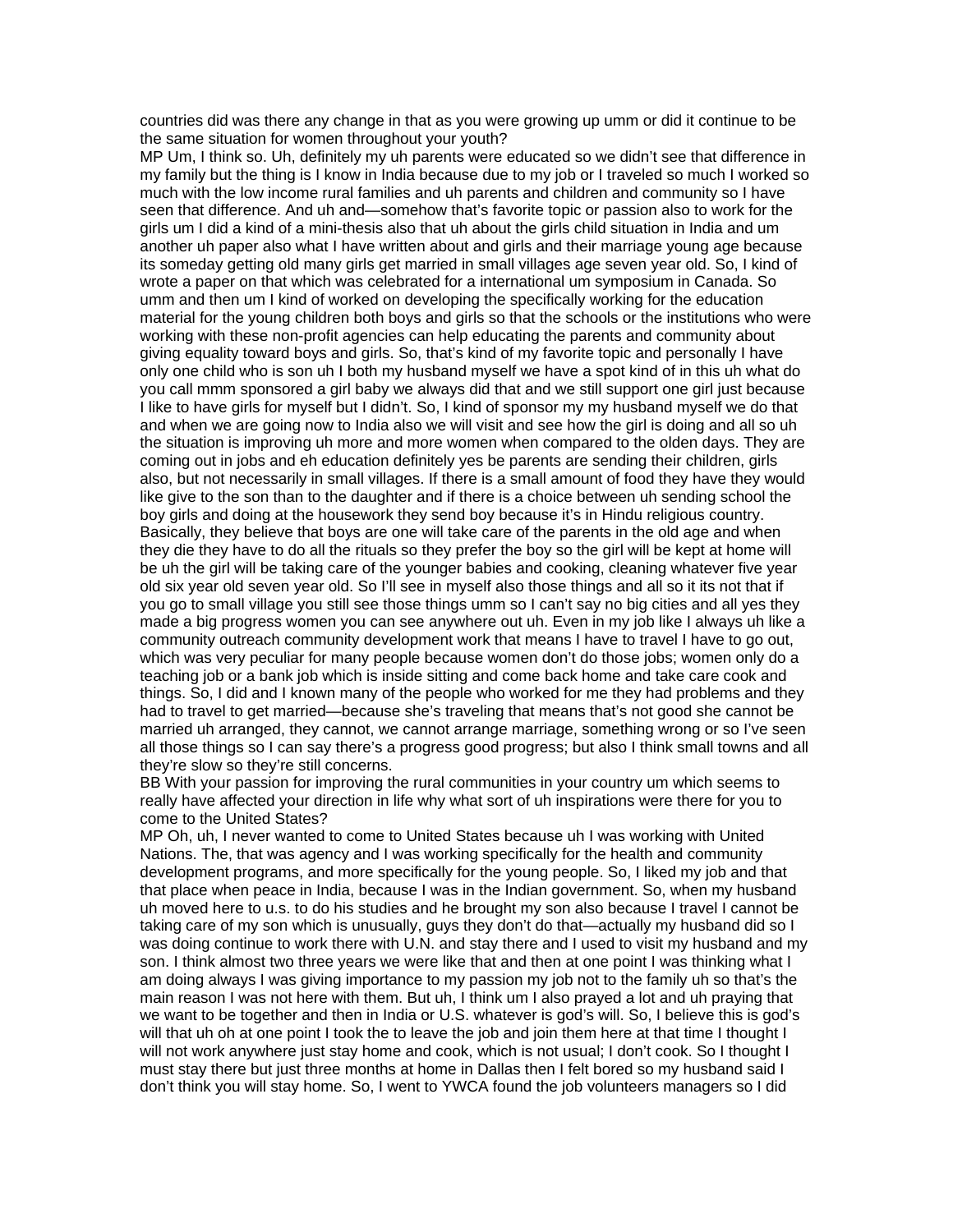that uh job for six months and then I applied for jobs and got uh job uh so started working and decided stay here. And, that time I applied for my work permit which one was um… BB How long ago was that that you first came into the U.S.? MP Uh, it's 1996.

BB In, at what time did you gain your citizenship or have you gained your citizenship? MP Uh, that is a think 2003 or something I got because when I got my hedge fund we saw that was in 2000 I think. So, that allows me to work in this country and I was working and then uh actually the organization which asked uh um made my hedge fund visa they promised me they will do also my green card because they don't have this certain qualification that required for the job. They don't have so they want me to be working and there and they did but because of the immigration forms and things like that they stepped back they were so worried and they said they cannot do that. So, mmm, that time my husband still was studying in Dallas, so at that point we thought to we didn't money to go to a lawyer to pay and ask them to do my green card, and there is no way—especially from in country like India—when we come we need to have either we should be a doctor an engineer or a computer person or to get the visa uh whether hedge fund or then later citizenship. Not me, I'm not any of that, my husband also any of that so because of that my husband did research and found that I could be applying for green card on an extraordinary ability candidate. That is a something special about on all those things, this is usually we get like Oscar award winners or somebody with a that that the world famous people could get easily but not so I was not sure about that. So my husband did the research because of my international experience I worked with the Germany, I worked with the British high commission, and I worked with the UN; all those people they gave me very beautiful letters about my work and actually one person said it's a loss to India I'm moving to US and things like that. So, on that base I think we just submitted all of our experience and um these uh people international level people letters and I'm given this or that category the citizenship thing so that's how I became here started being here.

BB That's, uh, a difficult process particularly the time…

MP …yeah…

BB …at which you came in, um, seems like things really tightened up right around that period of time.

MP We did apply before September 11 incident actually and uh so before that incident itself we were approved and all so that was okay but we did face, my husband really, I think when we were traveling in the US. Anybody who looks like Asian they think that's part of those 11 people who so that kind of one two incident happened but uh otherwise it was um okay we did manage to—um I think.

BB Lets talk about something just a little bit different; you are the executive director of a non-profit agency in Lincoln, and you're a executive director not only as a woman but as an immigrant woman. That is a very unique experience Um had you seen yourself eventually ending up in a position such as yours did it come on as a surprise and what are some of the challenges you faced to get here?

MP Uh, when I applied for this position I, I was uh like now applying time I was very wait to jobs like, know, program management, non-profit experience all those things but when I saw this advertisement for this position it is like specifically for the Asian community. I, they, didn't really expand what Asian commune-but-Asian community so I thought I had several years of experience working with Asian community so that's how I applied. Uh so, I got the job that's but when I joined actually I thought it's a small non-profit agency, it's kind of a peaceful thing, a nine to five job um so that was uh my understanding. But I think, once I took over that uh in a week's time we had a major, major outbreak of the news related to the Asian Center and interfaith council—god that was really shocking. Um uh so—I had to really take control in a week's time the whole Asian center and make plans with the board members to move away from there and have all independent finance management and everything. So, very uh, board members were very confident and supportive and I think they also have confidence seeing me I can manage that; not necessarily be depending on interfaith council. So they gave all the cooperation, we could move and then later within six to eight months, we found this place we got it done. We moved here and um there are challenges, I'm not telling it's a peaceful job, but its in a way Lincoln is a nice place and uh uh my husband still thinks I should not be—this is something small for me he says. That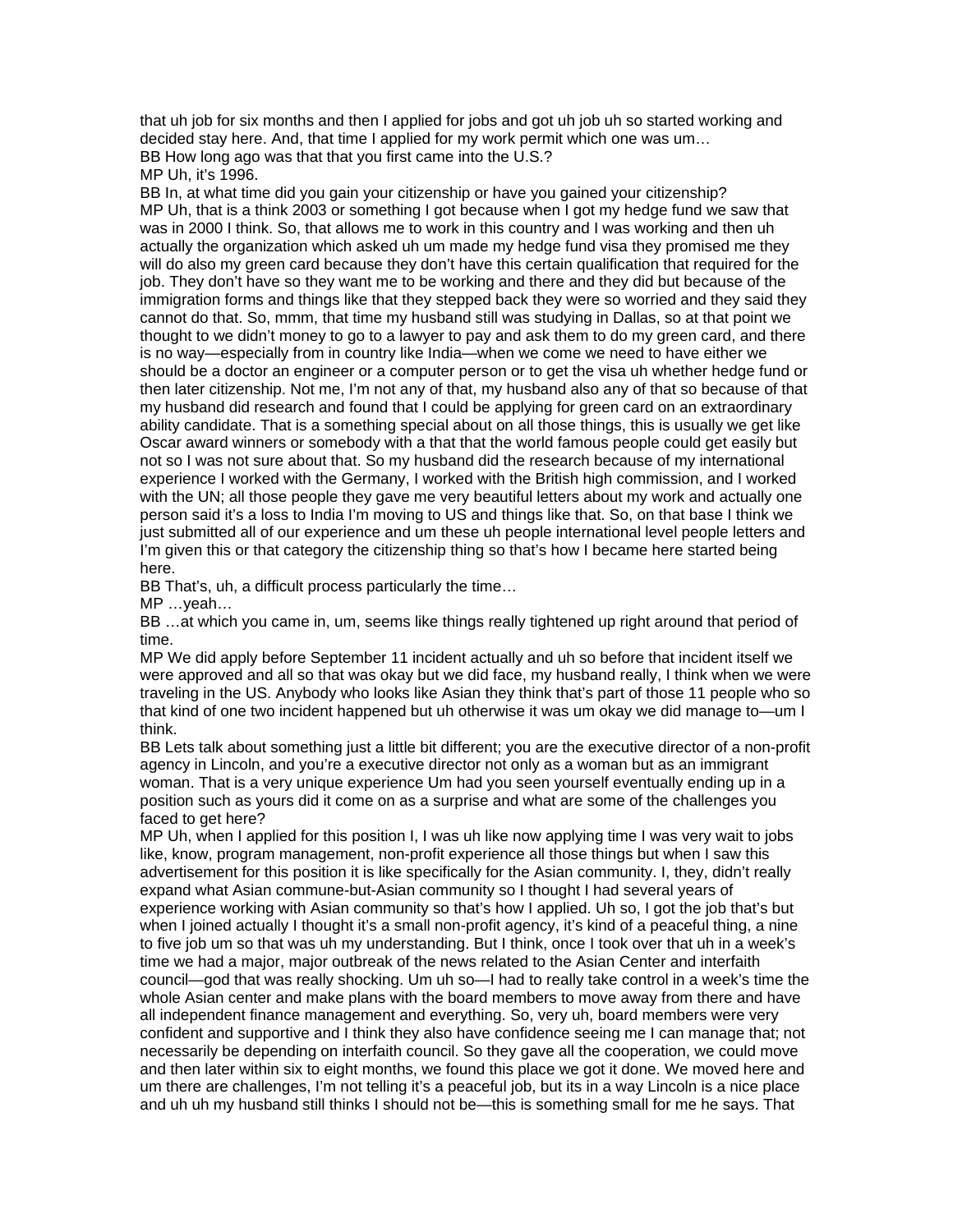um but kind of feel, feel it is very peaceful place and um if really kind of I balance my emotions I think I can really be seen here for few years uh managing the Asian Center and maybe training some young people who can be the next uh generation leaders or next leaders for the Asian Center. I think that's my definitely goal because I saw the other non-profit agencies how they are having uh same concern to have finding a leader for their centers and if anybody who is okay to manage and they leave then the center goes down. So I definitely don't want to see the Asian Center, because its almost like, god, this has 12 plus years experience but I still feel the center has become more independent after I joined 2004. Uh so I feel like this is my child so I don't want to see this child abandoned or anything happening so I need to train some people who can take over even if I have to leave that's my goal I need to do that.

BB Do you feel like you've been having success at that or has that been a very difficult challenge for you?

MP Uh, success can be measured in so many ways and I can always say, "Yeah, I'm successful because from 60,000 annual budget to now \$400,000 annual budget." That could be the success but I don't know—I don't know whether to say, uh, I kind of did well on that or not. But, many challenges actually, um I think umm, I'm learning on this job many things. Uh, I'm not that I had all the experiences to manage no; um, everyday is a learning experience and, uh, I kind of trying to leave on young people capable people. Like today, you managed so well that one program I was so happy that that's what I want to see. That it should not be, previously Modesta has to do everything, Modesta has to now. I don't see that I want many people like you to be able to manage independently things. So uh, I think when each program and staff they manage independently, are depending less on me, that day I think it will be I can say okay we made really we moved forward positively but, uh, till that time I think it's a challenge. Finding bilingual people is a very big challenge; we have bilingual staff but we need to be having qualified people and I'm happy now we are having some qualified people on our staff. So, that's a very good thing, so I think, um, we are making progress that's I can say; I don't say whether its success or not success.

BB Okay, so if in a few years from now you walk through the office and you look for something to do but everything is taken care of because your staff is ahead of you everywhere you are… MP …yeah…

BB …going, is that the day that you'll say okay my child is okay and I can leave?

MP I think so. Yeah, that will be nice to see and do so that makes yes maybe I will just have to sit and write grants or make sure funds are there for all the staff. I think I still feel that is a major part I am doing here making sure funds are there so all the staff members can be paid, all the programs can be taken care of. Uh, so its lots of public relations lots of uh relationship maintaining with funding agencies and, uh, with the board members and then with the staff. Um uh, that is, yes one, when we make all those things when we balance all those things. Yeah, we can see that independence then I can sit peacefully.

BB So you've told about jumping out of airplanes and being one of the first women to do that in India and working with poor people in rural areas in India to try to help them improve their lives. Now you sit and you work with other agencies, and funders, to try to uh secure funds for the future of your agency, which is quite a large distance to of traveled throughout your life. Um, when you look back at this point what seems to be the greatest memory or the most enjoyable thing that you've worked on?

MP Uh, I, I, I don't know. I liked my childhood, I think many, many things what I did is really I liked because at one time before I came to United States I was thinking god, I'm not priding or anything myself but, I was thinking so many things I did uh because initially when I joined in a career life I had a goal when I joined I need to work with the U.N. That's it, that was my goal and I achieved in 15 years uh and then I kind of traveled around the world. But, seems to be my grand mother knows about me when she saw me when I was small. She always used to tell me, "You are different you're going to travel around the world." She told me when I was so small; I don't know how they can tell those things. I don't know; but now I always feel thinking back about my grandmother, who is not anymore uh she died long back but, how she could guess that I coul- I, I'm going to do all these things. But, when it comes to my mother she don't think that I should be working, or being, in the United States because she always thought I was doing great in India and doing great jobs and all. So, she thinks why you need to go so far away, why can't you be in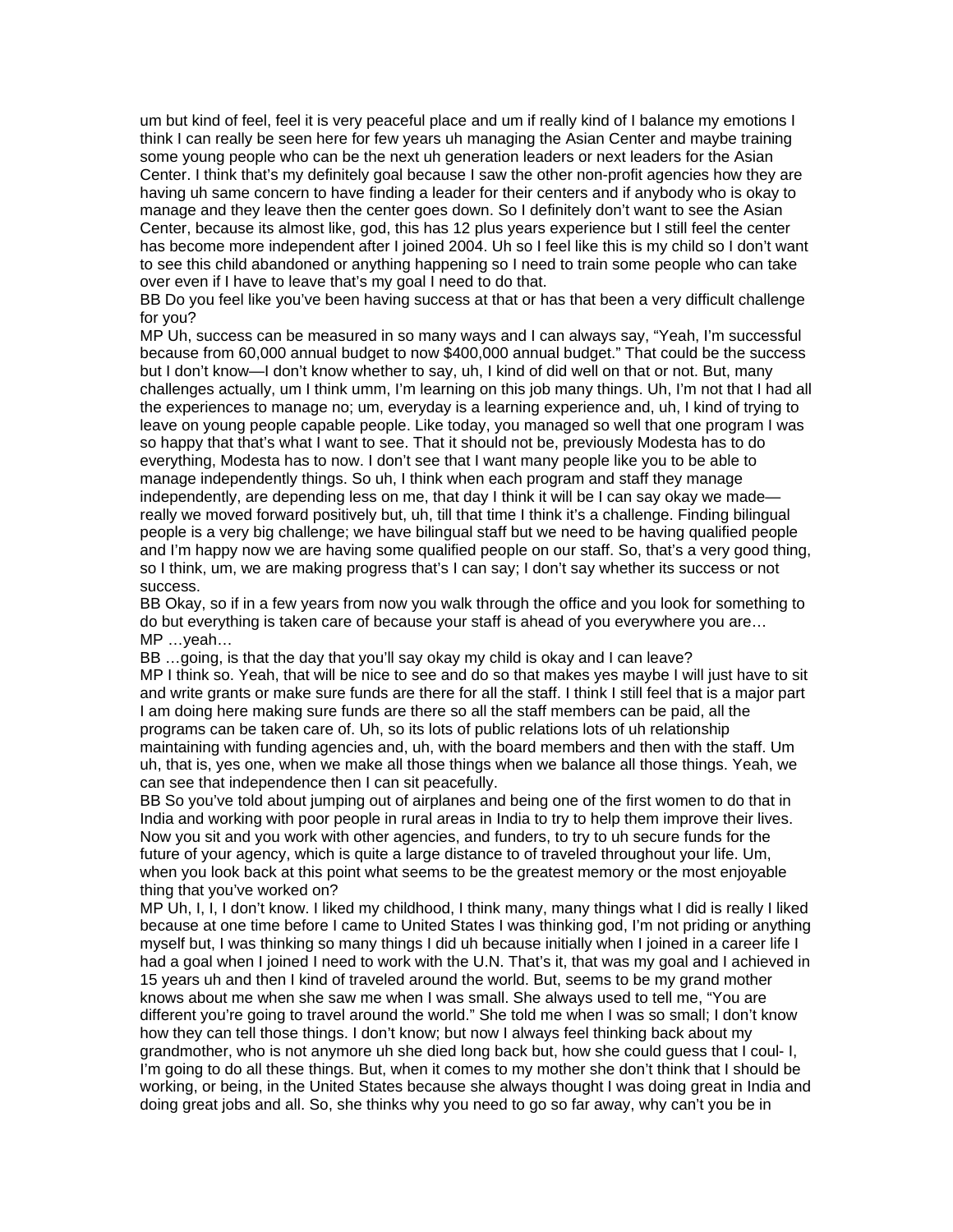India? So those are the things that, so, I feel I kind of did good things; but, I think still maybe something unique I need to do. I like to do things like that so I still had to find what is that and… BB Do you think at some point, um, you will go back to India you'll be drawn back there to do work there again or uh…

MP I don't know what to work. but I want to go back to India because I have my own house. Uh, we, my husband myself, very lovingly, we constructed our own house with a designer and all those things. Um, we never stayed there in that house; uh, we gave for the as gospel people who visit from international. They come and they don't, they come just; they want a nice house with a furnished house so our house is there for them. So, we take very small rent for them, not really great amount because we don't want money, but we just want serving the god and also making sure we're helping people who are uh spreading the message of Jesus Christ. So we and they are taking care of our house different people every two years different people will come but uh we're hoping maybe in next ten years. Uh, both my husband myself want to go back retire and stay in India in our house I don't think—my husband—my son will join because he's kind of almost grown here, studied here, it left to him what he wants to do. But we both, definitely, maybe next ten years after that I may go back to India not to work but just retire and stay in my house that I very much have the memory just to listen music read my favorite books. I love to read books uh and then uh have a stay in my house not doing anything. I think I did too much work, too much, (laugh) so I want to just sit around and enjoy.

BB What books do you envision yourself reading as you grow old since you seem to enjoy greatly…

MP I, uh, now a days I 'm reading biographies, biographies, I'm reading um bill graham. I just, I hopefully I'll take with my in my travel to complete the work um but otherwise I usually now fictions I like so much um and also like autocracy and suspense all those novels. I like um but also I like to read something about the finances usually. So you can see any Saturday, Sunday, I'll be sitting at Barnes and Noble, not libraries, Barnes and Noble because there we can have coffee and other things and move around and. So I sit and catch up all the books uh once in a week or something, I do that, yeah.

BB Do you ever have the privilege of reading books in your mother tongue or are you restricted to reading in English primarily?

MP Uh, I yes I started reading in English, in English language I think from my college days I can say but I still remember all the time in India I have my favorite authors in my language. So, whatever it is I have to buy the book and read it and I used to have those books I think my brother is still keeping, I think in his house all those books, but coming here I don't have that opportunity to read those. I don't know I ever tried anywhere we get those books; like today's reading thing, I was telling like what Sudha read, I know about that story because I read few months back about that um because they're all writers so I try to keep it up and read those interesting things. But, my own language here I don't that access so let when I go home now for four weeks my sister will be keeping all those books for me to read so hopefully I will do that.

BB Do you miss having that opportunity in the U.S., is that something that is difficult for you or is your mind occupied enough with what you have going in your life that you don't reflect on that too often?

MP Basically, I try to I like to read, uh, either in my own language or English so anything I like to read I'll read that's it but reading in my own language because some of the authors. Yes, the I like to read again and again sometimes which I don't have that opportunity here but I don't miss that much because I am still reading I am still continuing on that and uh so uh hopefully I will read more and more I don't know I like to read that's it.

BB It sounds like you've been able to adapt pretty quickly to the different situations you've gone through in your life, uh, you overcame the gender expectations in India even, and that can be a difficult thing to do in any culture, but what is something coming to the united states that did create a big challenge for you? Some that was hard for you to deal with?

MP I think when I was in Dallas and, uh, Texas state south many people I thought they took it seeing our face they thought we don't speak the language. That's one assumption they made which used to irritate me; that, god, we speak English okay. When we speak English, also it became challenging because its kind of like here people have ears are tuned to kind of certain accents certain way people not our accent which is different. So, I always feel why don't they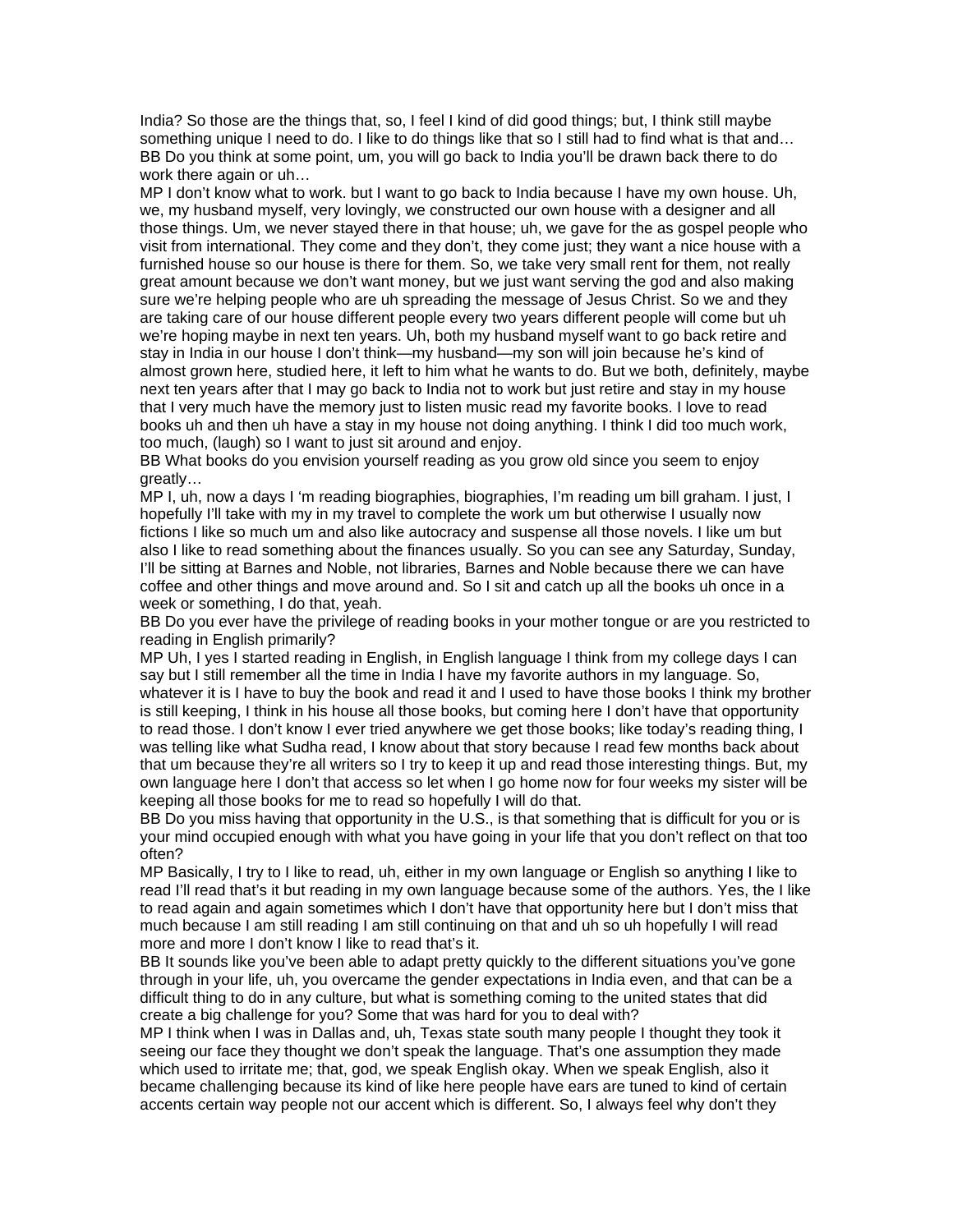listen I'm speaking in English so I used to feel that, and I used to feel very bad that god I know the language but we still people don't understand me. That was one, uh, uh, concern or challenge the second thing is the dress I love to wear all the colorful Indian dresses and then uh until in Dallas I used to wear mostly my Indian dresses; but then I have to quickly adapt to the way this the way people here dress mainly because I was given indirectly messages you need to accepted here you need to show that you're changing you're easy to uh adopt this country's way of living. So very reluctantly I kind of uh changed my dress though I'm not wearing back in India I used to wear pants and shirts and all those things till my college days; till that time I never felt I'm wearing something different or anything but then later I'm so passionately wearing my saris my chiliads, like this and another thing is colors and now here even I'm not happy that one I want to wear my Indian dress and people to see just normal, not peculiarly looking at me. I don't want that um that's one thing at one stage also I felt getting jobs is very difficult um because when I was applying and all though they haven't seen me maybe my resumes and all um I thought it is little more extra we need to really promote ourselves to get jobs. Um, I don't know, now I am not kind of looking for jobs or anything but I still feel I think um for immigrants its maybe a little difficult thing to get easily jobs, not just on the qualifications. I think sometimes so that's another area so uh those are the areas and travel whatever though I come from India since my work experience with international agencies where every agency gave me a car with a driver. Though I learned driving, I never had to drive okay so always there is a car with a driver that is the Indian way. U.N., I had my own U.N. car there and the thing is you cannot enter to certain government offices if you do not come in an official car so I'm trained I'm used to. So luckily my husband takes me around and though I have my driver's license I learned and all I stopped at one point not driving and I don't drive much but here people expect you to drive everywhere yourself and be available but I thought oh no I am helping the environment not bringing another car and spoiling the environment. So I'm just sharing my husband's car and not that difficult because some of the meetings some of the staff members come so I go with them or I request staff members so so I thought I am helping but that is another area people expect you to drive yourself and be independent only in the small towns. I don't think in New York, Washington D.C. people drive, they don't drive that much so that's another area I think. But I don't know how many concerns I raised so there are few challenges; yes it's not easy to be easily accepted and, and moving to Lincoln I liked it because people here, the minority community is like no big number you have. You're like one of them so that people don't see you, they accept you whatever so I am slowly also uh able to wear my dress not on a regular basis, but at least weekly I plan wear and people know me now I wear these things and so…

BB So you feel very comfortable, at least in the Asian Center, wearing traditional clothing? MP Yeah

BB …and then…

MP …in Lincoln also yeah I think people I do go sometimes meetings and all wearing they always appreciate that so I thought its good.

BB Is that just when you're meeting with non-profit agencies or even when you going out you know maybe to Barnes and Noble or that kind of thing?

MP You know once in a while yeah I go like this yeah because weekends I may wear my own dress or sometimes simple dress and all but but I never went profe- if I had to go to a bank meeting Wells Fargo manager uh the president I think I might wearing like this I think yeah he was okay but I doubt whether any other like big agency corporation offices like that how they will see me if I go in my traditional dress I don't know.

BB What do you see in the future for yourself?

MP Mm, I think I just uh want to see my son because he is the only child so as parents our hopes is on him. So we hopefully feel this is the country beautiful education and very well so we want our son to get benefited from that that's what I would like to see that staying here at least. My son studied well and established himself good; so that's one thing and now my husband is planning into business line so hopefully he will move away from his career and I hoping to help him and uh and as of now he says you do not need to help me, just cook vegetarian meals for me that's enough because I am good preparing vegetarian meals. So stilling but hopefully I am seeing that maybe getting into that line and have our own business or something like that uh and then retire next ten years.